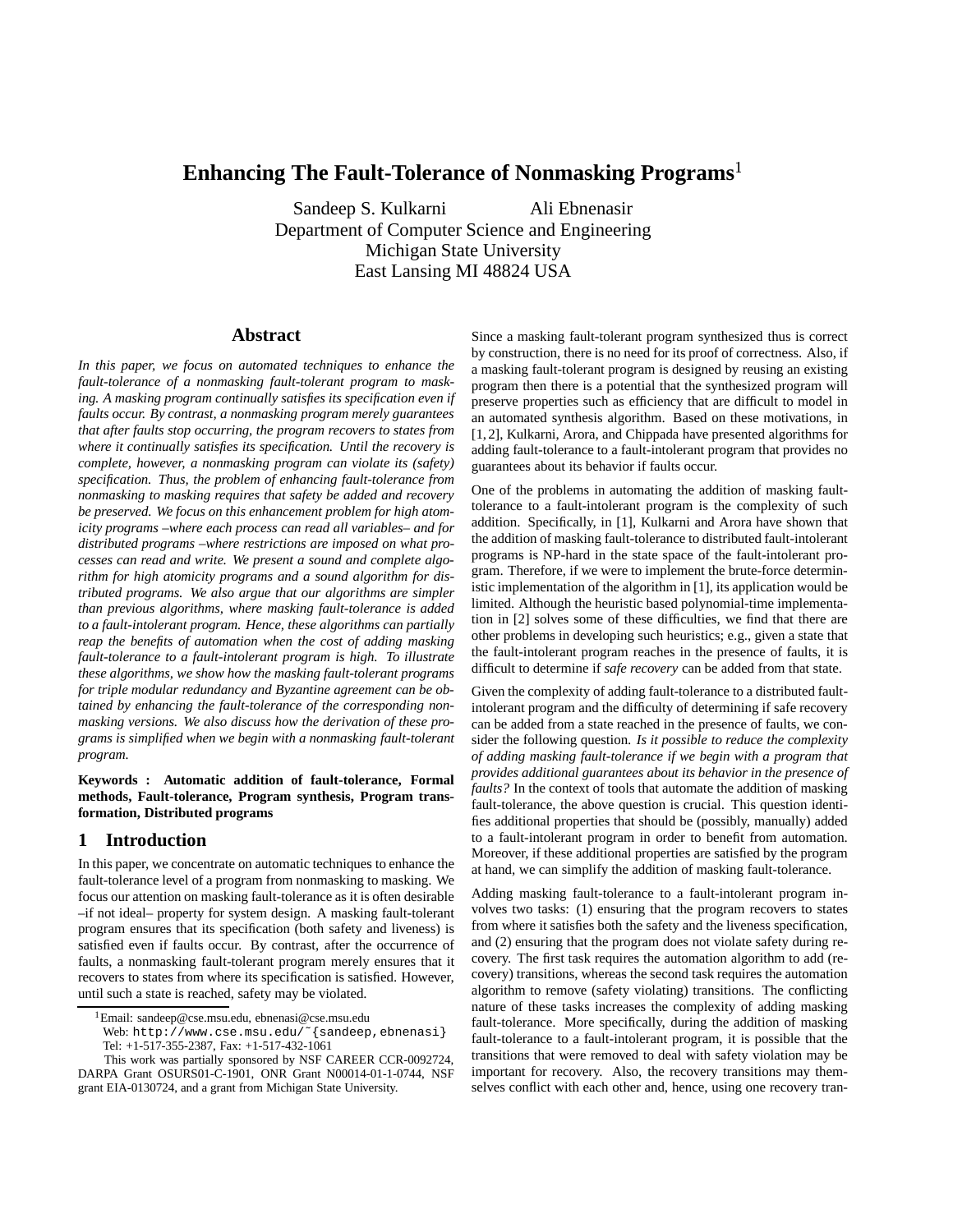sition may force the removal of another recovery transition.

Synthesizing a masking fault-tolerant program from a nonmasking fault-tolerant program separates the above two tasks; the nonmasking fault-tolerant program deals with the first task (recovery) whereas the addition of masking fault-tolerance only needs to deal with the second task (safety). Such separation of concerns has been found to be useful in manual addition of fault-tolerance [3]. More specifically, in [3], Arora and Kulkarni have presented a stepwise method for adding masking fault-tolerance. In their method, one begins with a fault-intolerant program, and adds nonmasking faulttolerance to it in the first step. Then, in the second step, one enhances the fault-tolerance from nonmasking to masking. They have argued that such a stepwise approach is useful in providing new insights in the design of masking fault-tolerance as well as in simplifying the complexity of (manually) adding masking fault-tolerance.

In this paper, we focus on the enhancement problem that deals with automating the second step in the stepwise addition of masking fault-tolerance. We consider the enhancement problem in the context of two models: the high atomicity model and the low atomicity model. In both models, the program consists of a set of variables and a set of processes. In the high atomicity model, the processes can read all variables in the program. By contrast, for each process, the low atomicity model specifies the set of variables that it can read and a (possibly different) set of variables that it can write. Thus, the low atomicity model allows us to capture several computation models, e.g., shared memory model and message passing model, for distributed programs.

To illustrate our algorithms, we choose two examples: the triple modular redundancy (TMR) and Byzantine agreement programs. We have chosen these examples as the (manual) derivation of the masking version of these programs from their nonmasking version is presented in [3], and because, we want to determine if our automated algorithm can use the nonmasking fault-tolerant program from [3] to obtain the corresponding masking version. Also, our Byzantine agreement example enables us to compare the derivation of masking Byzantine agreement from its intolerant version (presented in [2]) to its derivation from a nonmasking Byzantine agreement. We note that we have used our algorithm to derive the masking version of alternating-bit protocol from the corresponding nonmasking version. However, for reasons of space, we do not include that example in this paper.

The main contributions of the paper are as follows: For the high atomicity model, we present a sound and complete algorithm for enhancing fault-tolerance. Thus, if there exists a program that enhances the fault-tolerance of the given nonmasking program to masking, our algorithm will succeed in identifying a masking faulttolerant program. The complexity of this algorithm is polynomial in the state space of the nonmasking fault-tolerant program. We show that this complexity is asymptotically less than the complexity of adding masking fault-tolerance to a fault-intolerant program. For the low atomicity model, we present a sound algorithm for enhancing fault-tolerance. The complexity of this algorithm is also polynomial in the state space of the nonmasking fault-tolerant program. As an illustration of this algorithm, we show how masking faulttolerant Byzantine agreement [4] can be designed using a solution for nonmasking Byzantine agreement. We show that this algorithm simplifies the difficulties encountered in the design in [2].

**Organization of the paper.** This paper is organized as follows: In Section 2, we provide a few basic concepts such as programs, com-

putations, specifications, faults and fault-tolerance. In Section 3, we state the problem of enhancing the fault-tolerance from nonmasking to masking. In Section 4, we present our solution for the high atomicity model. In Section 5, we present our solution for distributed programs. Finally, we make concluding remarks in Section 6.

# **2 Preliminaries**

In this section, we give formal definitions of programs, problem specifications, faults, and fault-tolerance. The programs are specified in terms of their state space and their transitions. The definition of specifications is adapted from Alpern and Schneider [5]. The definitions of faults and fault-tolerance are adapted from Arora and Gouda [6] and Kulkarni [7]. The issues of modeling distributed programs is adapted from [1]. A similar modeling of distributed programs in read/write atomicity was independently identified by Attie and Emerson [8, 9].

#### **2.1 Program**

A program  $p$  is a set of finite variables and a set of finite processes. Each variable is associated with a finite domain of values. Let  $v_1, v_2, \ldots, v_n$  be variables of p, and let  $D_1, D_2, \ldots, D_n$  be their respective domains. A state of  $p$  is obtained by assigning each variable a value from its respective domain. Thus, a state  $s$  of  $p$  is of the form:  $\langle l_1, l_2, ..., l_n \rangle$ , where  $\forall i : 1 \leq i \leq n : l_i \in D_i$ . The state space of p,  $S_p$ , is the set of all possible states of p.

A process, say  $j$ , in  $p$  is associated with a set of program variables, say  $r_j$ , that it can read and a set of variables, say  $w_j$ , that it can write. Also, process j consists of a set of transitions  $\delta_j$ ; each transition is of the form  $(s_0, s_1)$ , where  $s_0, s_1 \in S_p$ . The transitions of p,  $\delta_p$ , is the union of the transitions of its processes. We let program  $p$  be the tuple  $\langle S_p, \delta_p \rangle$ , where  $S_p$  is a finite set of states and  $\delta_p$  is a subset of  $\{(s_0, s_1) \mid s_0, s_1 \in S_p\}.$ 

A state predicate of  $p$  is any subset of  $S_p$ . A state predicate S is closed in p (respectively,  $\delta_p$ ) iff =0 K> - #L=>D -? 1M<@5#6=>"1N4POQ -A sequence of states,  $\langle s_0, s_1, \ldots \rangle$ , is a computation of p iff the following two conditions are satisfied: (1)  $\forall j : j > 0 : (s_{j-1}, s_j) \in \delta_p$ , and (2) if  $\langle s_0, s_1, \ldots \rangle$  is finite and terminates in state  $s_i$  then there does not exist state s such that  $(s_l, s) \in \delta_p$ . A sequence of states,  $\langle s_0, s_1, \ldots \rangle$ , is a computation prefix of p iff  $\forall j : j > 0 : (s_{j-1}, s_j) \in \delta_p$ , i.e., a computation prefix need not be maximal.

The projection of program  $p$  on state predicate  $S$ , denoted as  $p|S$ , consists of transitions of  $p$  that start in  $S$  and end in  $S$ . Given two programs,  $p = \langle S_p, \delta_p \rangle$  and  $p' = \langle S_p', \delta_p' \rangle$ , we say  $p' \subseteq p$  iff  $S_p' = S_p$ and  $\delta'_p \subseteq \delta_p$ .

*Remark.* To avoid confusion between  $S_{p'}$  (S with subscript  $p'$ ) and  $S_p$ ,  $(S_p$  followed by a comma), we use  $S_p'$  to denote the invariant of  $p'$ . Likewise, we use  $\delta_p'$  to denote the transitions of  $p'$ .

*Notation.* When it is clear from context, we use p and  $\delta_p$  interchangeably. Also, we say that a state predicate  $S$  is true in a state  $s$ iff  $s \in S$ .

## **2.2 Issues of Distribution**

Now, we present the issues that distribution introduces during the addition of fault-tolerance. More specifically, we identify how read/write restrictions on a process affect its transitions.

**Write restrictions.** Given a transition  $(s_0, s_1)$ , it is straightforward to determine the variables that need to be changed in order to modify the state from  $s_0$  to  $s_1$ . Hence, if process j can only write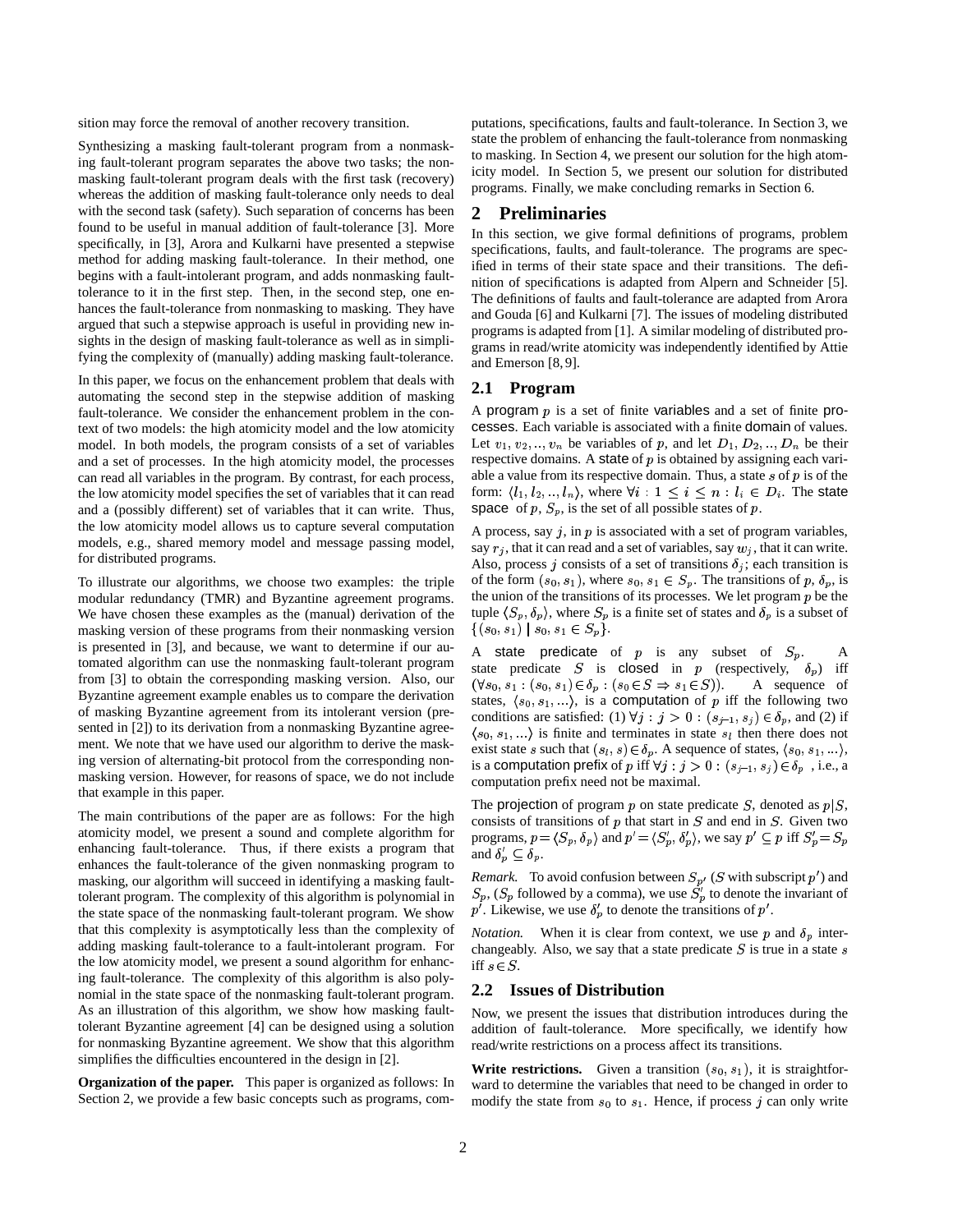the variables in  $w_i$  and the value of a variable other than that in  $w_i$ is changed in transition  $(s_0, s_1)$  then that transition cannot be used in obtaining the transitions of  $j$ . In other words, if  $j$  can only write variables in  $w_j$  then j cannot use the transitions in  $nw(j, w_j)$ , where

$$
nw(j,w_j) = \{(s_0,s_1) : (\exists x : x \not\in w_j : x(s_0) \!\neq\! x(s_1))\}
$$

**Read restrictions.** Given a single transition  $(s_0, s_1)$ , it appears that all the variables must be read in order for that transition to be executed. For this reason, read restrictions require us to group transitions and ensure that the entire group is included or the entire group is excluded. As an example, consider a program consisting of two variables  $a$  and  $b$ , with domains  $\{0, 1\}$ . Suppose that we have a process that cannot read  $b$ . Now, observe that the transition from the state  $\langle a = 0, b = 0 \rangle$  to  $\langle a = 1, b = 0 \rangle$  can be included iff the transition from  $\langle a = 0, b = 1 \rangle$  to  $\langle a = 1, b = 1 \rangle$  is also included. If we were to include only one of these transitions, we would need to read both  $a$  and  $b$ . However, when these two transitions are grouped, the value of  $b$  is irrelevant, and hence, we do not need to read it.

More generally, consider the case where  $r_j$  is the set of variables that j can read,  $w_j$  is the set of variables that j can write, and  $w_j \subseteq r_j$ . Now, process j can include the transition  $(s_0, s_1)$  iff it also includes the transition  $(s'_0, s'_1)$  where  $s_0$  (respectively,  $s_1$ ) and  $s'_{0}$  (respectively,  $s'_{1}$ ) are identical as far as the variables in  $r_{j}$  are considered. We define these transitions as  $group(j, r_j)(s_0, s_1)$  for the case  $w_j \subseteq r_j$ , where

$$
group(j, r_j)(s_0, s_1) = \{(s'_0, s'_1) : (s_0, s'_1) : (s'_0, s'_1) : (s'_0, s'_1) \land s'_1 \land (s'_1, s'_2) = x(s'_0) \land x(s_1) = x(s'_1) \land s'_1 \land (s'_0) = x(s_1) \} \qquad \text{if } (s'_1, s'_2) = x(s'_1) \land x(s_0) = x(s_1) \} \qquad \text{if } (s'_2, s'_1) = x(s'_2) \land x(s_0) = x(s_1) \} \qquad \text{if } (s'_3, s'_1) = x(s'_3) \land x(s_0) = x(s_1) \} \qquad \text{if } (s'_3, s'_3) = x(s'_3) \land x(s_0) = x(s_1) \} \qquad \text{if } (s'_3, s'_3) = x(s'_3) \land x(s_0) = x(s'_3) \land x(s_0) = x(s'_3) \land x(s_0) = x(s'_3) \land x(s_0) = x(s'_3) \land x(s_0) = x(s'_3) \land x(s_0) = x(s'_3) \land x(s_0) = x(s'_3) \land x(s_0) = x(s'_3) \land x(s_0) = x(s'_3) \land x(s_0) = x(s'_3) \land x(s_0) = x(s'_3) \land x(s_0) = x(s'_3) \land x(s_0) = x(s'_3) \land x(s_0) = x(s'_3) \land x(s_0) = x(s'_3) \land x(s_0) = x(s'_3) \land x(s_0) = x(s'_3) \land x(s_0) = x(s'_3) \land x(s_0) = x(s'_3) \land x(s_0) = x(s'_3) \land x(s_0) = x(s'_3) \land x(s_0) = x(s'_3) \land x(s_0) = x(s'_3) \land x(s_0) = x(s'_3) \land x(s_0) = x(s'_3) \land x(s_0) = x(s'_3) \land x(s_0) = x(s'_3) \land x(s_0) = x(s'_3) \land x(s_0) = x(s'_3) \land x(s_0) = x(s'_3) \land x(s_0) = x(s'_3) \land x(s_0) = x(s'_3) \land x(s_0) = x(s'_3) \land x(s_0) = x(s'_3) \land x(s_0) = x(s'_3) \land x(s_0) = x(s'_3) \land x(s_0
$$

# **2.3 Specification**

A specification is a set of infinite sequences of states that is suffix closed and fusion closed. Suffix closure of the set means that if a state sequence  $\sigma$  is in that set then so are all the suffixes of  $\sigma$ . Fusion closure of the set means that if state sequences  $\langle \alpha, s, \gamma \rangle$ and  $\langle \beta, s, \delta \rangle$  are in that set then so are the state sequences  $\langle \alpha, s, \delta \rangle$ and  $(\beta, s, \gamma)$ , where  $\alpha$  and  $\beta$  are finite prefixes of state sequences,  $\gamma$  and  $\delta$  are suffixes of state sequences, and s is a program state.

Following Alpern and Schneider [5], we let the specification consist of a safety specification and a liveness specification. For a suffix closed and fusion closed specification, the safety specification can be specified [7] as a set of bad transitions, that is, for program  $p$ ,  $p$  is none its safety specification is a subset of  $\{(s_0, s_1) : s_0, s_1 \in S_p\}$ . The liveness specification is not required in our algorithm; the liveness specification satisfied by the nonmasking fault-tolerant program is preserved in the synthesized masking fault-tolerant program.

Given a program  $p$ , a state predicate  $S$ , and a specification  $spec$ , we say that p satisfies spec from S iff (1) S is closed in p, and (2) every computation of p that starts in S is in spec. If p satisfies spec of p". from S and  $S \neq \{\}$ , we say that S is an invariant of p for spec.

For a finite sequence (of states)  $\alpha$ , we say that  $\alpha$  maintains (does not violate) *spec* iff there exists a sequence of states  $\beta$  such that **3**  $\alpha\beta \in spec.$  We say that p maintains (does not violate) spec from  $\alpha$ S iff (1) S is closed in p, and (2) every computation prefix of p that  $\frac{11}{12}$ starts in a state in  $S$  maintains  $spec.$ 

*Notation.* Let *spec* be a specification. We use the term safety of  $spec$  to mean the smallest safety specification that includes  $spec$ . Also, whenever the specification is clear from the context, we will omit it; thus, S is an invariant of  $p$  abbreviates S is an invariant of  $p$  for spec.

## **2.4 Faults**

The faults that a program is subject to are systematically represented by transitions. A fault f for program  $p = \langle S_p, \delta_p \rangle$  is a subset of the set  $\{(s_0, s_1) : s_0, s_1 \in S_p\}$ . We use  $p[|f]$  to denote the transitions obtained by taking the union of the transitions in  $p$  and the transitions in  $f$ . We say that a state predicate  $T$  is an  $f$ -span (read as fault-span) of  $p$  from  $S$  iff the following two conditions are satisfied: (1)  $S \Rightarrow T$ , and (2) T is closed in p[|f. Observe that for all computations of p that start at states where  $S$  is true,  $T$  is a boundary in the state space of  $p$  up to which (but not beyond which) the state of  $p$  may be perturbed by the occurrence of the transitions in  $f$ .

We say that a sequence of states,  $\langle s_0, s_1, \ldots \rangle$ , is a computation of  $p$  in the presence of  $f$  iff the following three conditions are satisfied: (1)  $\forall j : j > 0 : (s_{j-1}, s_j) \in (\delta_p \cup f),$  (2) if  $\langle s_0, s_1, \ldots \rangle$  is finite and terminates in state  $s_l$  then there does not exist state  $s$  such that  $(s_i, s) \in \delta_p$ , and (3)  $\exists n : n \geq 0 : (\forall j : j > n : (s_{j-1}, s_j) \in \delta_p)$ . The first requirement captures that in each step, either a program transition or a fault transition is executed. The second requirement captures that faults do not have to execute, i.e., if the program reaches a state where only a fault transition can be executed, it is not required that the fault transition be executed. It follows that fault transitions cannot be used to deal with deadlocked states. Finally, the third requirement captures that the number of fault occurrences in a computation is finite.

 $\Box$ ) maintains *spec* from T, and every computation of  $p \upharpoonright f$  that starts We say that  $p$  is masking  $f$ -tolerant (read as fault-tolerant) to  $spec$ from  $S$  iff the following conditions hold: (1)  $p$  satisfies spec from S, and (2) there exists T such that T is an f-span of p from S,  $p||f$ from a state in  $T$  contains a state of  $S$ .

> Since a nonmasking fault-tolerant program need not satisfy safety in the presence of faults,  $p$  is nonmasking  $f$ -tolerant to  $spec$  from S iff the following conditions hold: (1)  $p$  satisfies  $spec$  from  $S$ , and (2) there exists  $T$  such that  $T$  is an  $f$ -span of  $p$  from  $S$ , and every computation of  $p||f$  that starts from a state in T contains a state of  $S$ .

Note that a specification is a set of infinite sequences of states. Hence, if  $p$  satisfies  $spec$  from  $S$  then all computations of  $p$  that start in  $S$  must be infinite. In the context of nonmasking and masking fault-tolerance, every computation from the fault-span reaches a state in its invariant. Hence, if fault-span  $T$  is used to show that p is nonmasking (respectively, masking)  $f$ -tolerant to  $spec$  from  $S$ then all computations of  $p$  that start in a state in  $T$  must also be infinite. Also, note that  $p$  is allowed to contain a self-loop of the form  $(s_0, s_0)$ ; we use such a self-loop whenever  $s_0$  is an *acceptable fixpoint* of .

*Notation*. Whenever the program  $p$  is clear from the context, we will omit it; thus, " $S$  is an invariant" abbreviates " $S$  is an invariant of p". Also, whenever the specification  $spec$  and the invariant S are clear from the context, we omit them; thus, " $f$ -tolerant" abbreviates " $f$ -tolerant for *spec* from  $S$ ", and so on.

## **3 Problem Statement**

In this section, we formally define the problem of enhancing faulttolerance from nonmasking to masking. The input to the enhancement problem includes the (transitions of) nonmasking program, p, its invariant, S, faults, f, and specification, spec. Given  $p$ , S, and f, we can calculate an f-span, say T, of p by starting at a state in S and identifying states reached in the computations of  $p[|f]$ . Hence, we include fault-span  $T$  in the inputs of the enhancement problem.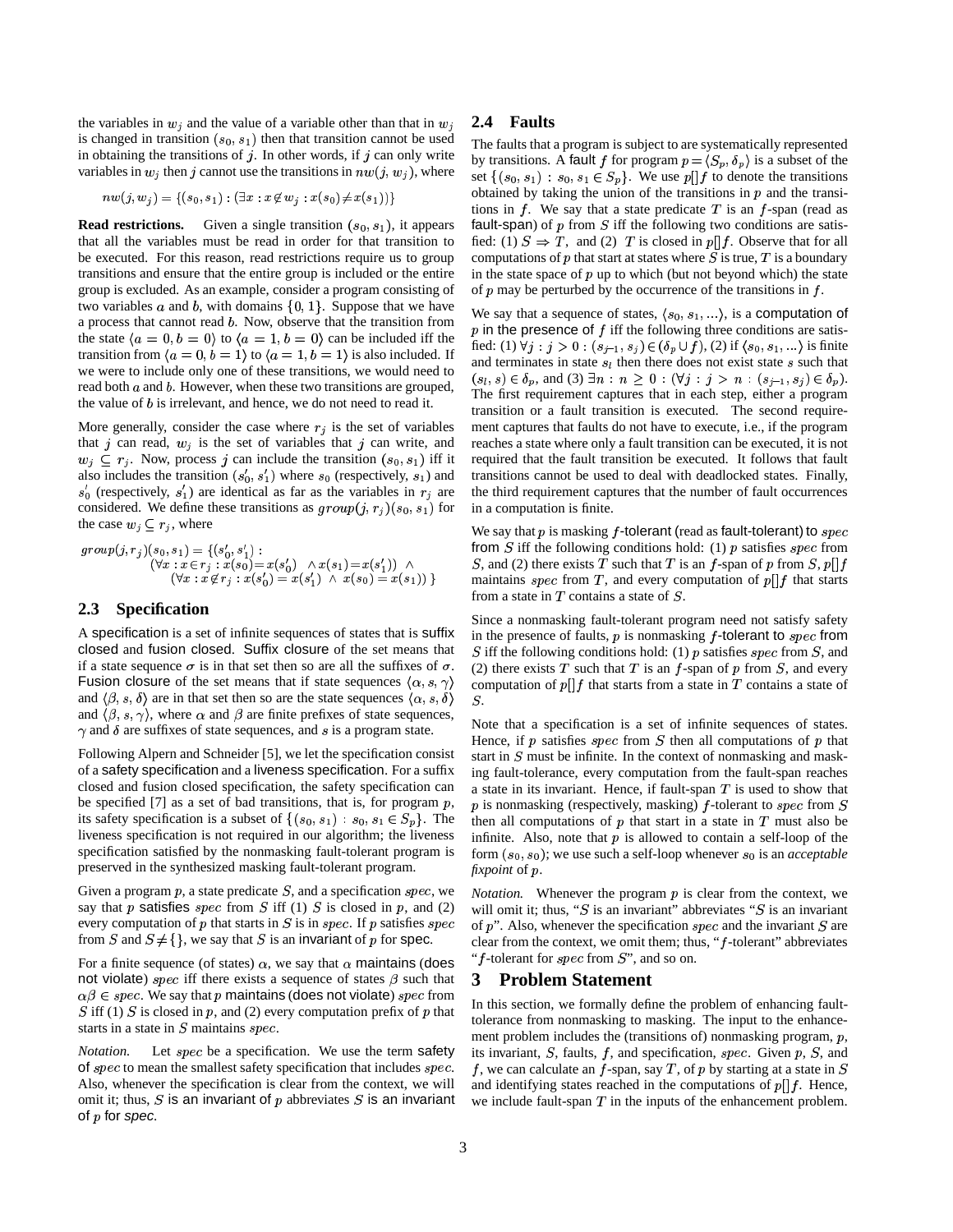The output of the enhancement problem is a masking fault-tolerant program,  $p'$ , its invariant,  $S'$ , and its  $f$ -span,  $T'$ .

Since p is nonmasking fault-tolerant, in the presence of faults, p may  $\int_{0}^{110}$ temporarily violate safety. More specifically, faults may perturb  $p$ to a state in  $T - S$ . After faults stop occurring, p will eventually reach a state in S. However, p may violate spec while it is in  $T-S$ . fault action-By contrast, a masking fault-tolerant program  $p'$  needs to satisfy both its safety and liveness specification in the absence and in the presence of faults.

As mentioned in the Introduction, the goal of the enhancement problem is to separate the tasks involved in adding recovery transitions and the tasks involved in ensuring safety. The enhancement problem deals only with adding safety to a nonmasking fault-tolerant program. With this intuition, we define the enhancement problem in such a way that only safety may be added while adding masking fault-tolerance. In other words, we require that during the enhancement, no new transitions are added to deal with functionality or to deal with recovery. Towards this end, we identify the relation between state predicates T and T', and the relation between the transitions of  $p$  and  $p'$ .

If  $p'$  a reaches a state that is outside T then new recovery transitions must be added while obtaining the masking fault-tolerant program. Hence, we require that the fault-span of the masking faulttolerant program,  $T'$ , be a subset of T. Likewise, if  $p'$  does not introduce new recovery transitions then all the transitions included in  $p$ <sup> $\mid$ </sup> $T'$  must be a subset of  $p$  $\mid$  $T'$ . Hence, this is the second requirement of the enhancement problem. Thus, the enhancement problem is as follows:

### **The Enhancement Problem**

Given p, S, spec, f, and T such that p satisfies spec from  $S$ and  $T$  is an  $f$ -span used to show that  $p$  is nonmasking fault-tolerant for  $spec$  from  $S$ Identify  $p'$  and  $T'$  such that  $T' \subset T$ ,  $p'$   $|T' \subset p|$   $T'$  , and  $p'$  is masking f-tolerant to spec from T'.  $\Box$ 

#### **Comments on the Problem Statement**

(1) While the invariant,  $S$ , of the nonmasking fault-tolerant program is an input to the enhancement problem, it is not used explicitly in the requirements of the enhancement problem. The knowledge of  $S$  permits us to identify the transitions of  $p$  that provide functionality and the transitions of  $p$  that provide recovery. We find that such classification of transitions is useful in solving the enhancement problem. Hence, we include  $S$  in the problem statement.

(2) If S' is an invariant of  $p'$ ,  $S' \Rightarrow T'$ , every computation of  $p'$  that starts from a state in  $T'$  maintains safety, and every computation of  $p'$  that starts from a state in  $T'$  eventually reaches a state in  $S'$  then every computation of  $p'$  that starts in a state in  $T'$  also satisfies its specification. In other words, in this situation,  $T'$  is also an invariant of  $p'$  (see [7] for proof). Hence, we do not explicitly identify an invariant of  $p'$ . Predicates  $T'$  and  $T' \cap S$  can be used as the invariants of  $p'$ .

# **4 Enhancement in High Atomicity Model**

In this section, we present our algorithm for the enhancement problem in high atomicity model. Thus, given a high atomicity nonmasking fault-tolerant program  $p$ , our algorithm derives masking fault-tolerant program  $p'$  that ensures that safety is added while the

recovery provided by  $p$  is preserved. Hence, we obtain a solution for the enhancement problem by tailoring the algorithm  $Add\_failsafe$ (from [1]);  $Add\_failsafe$  deals with the addition of safety to a fault-intolerant program in the presence of faults.

In our algorithm, first, we compute the set of states,  $ms$ , from where fault actions alone violate safety. Clearly, we must ensure that the program never reaches a state in  $ms$ . Hence, in addition to the transitions that violate safety, we cannot use the transitions that reach a state in  $ms$ . We use  $mt$  to denote the transitions that cannot be used while adding safety.

Using ms and mt, we compute the fault-span of  $p'$ ,  $T'$ , by calling function HighAtomicityConstructInvariant  $(HACI)$ . The first guess for  $T'$  is  $T - ms$ . However, due to the removal of transitions in  $mt$ , it may not be possible to provide recovery from some states in  $T-ms$ . Hence, we remove such states while obtaining  $T'$ . If the removal of such states causes other states to become deadlocked, we remove those states as well. Moreover, if  $(s_0, s_1)$  is a fault transition such that  $s_1$  was removed from  $T'$  then we remove  $s_0$  to ensure that  $T'$  is closed in f. We continue the removal of states from  $T'$ until a fixpoint is established. After computing  $T'$ , we compute the transitions of  $p'$  by removing all the transitions of  $p-mt$  that start in a state in  $T'$  but reach a state outside  $T'$ . Thus, our high atomicity enhancement algorithm is as follows:



**Theorem 4.1** The algorithm High Atomicity Enhancement is sound and complete and its complexity is polynomial in the state space of the nonmasking fault-tolerant program. Please refer to [10] for proof.  $\Box$ 

#### **4.1 Example: Triple Modular Redundancy**

As an illustration of our high atomicity algorithm, we show how the masking triple modular redundancy (TMR) program can be designed by enhancing the fault-tolerance level of the corresponding nonmasking program.

First, we present the nonmasking version of TMR program, the specification of TMR, and the fault actions for TMR. Then, we show how our high atomicity algorithm is used to enhance the level of fault-tolerance to masking. For brevity, we present the (program and fault) transitions in terms of guarded commands; a guarded command  $g \longrightarrow st$  captures the transitions  $\{(s_0, s_1) : \text{the state}\}$ predicate  $g$  is true in  $s_0$ , and  $s_1$  is obtained by *executing* statement st in state  $s_0$  }.

**Nonmasking TMR program.** Nonmasking version of TMR program consists of three processes  $j, k$ , and  $l$  that share an output variable *out*. Each process  $j$  has an input variable  $in j$ . The values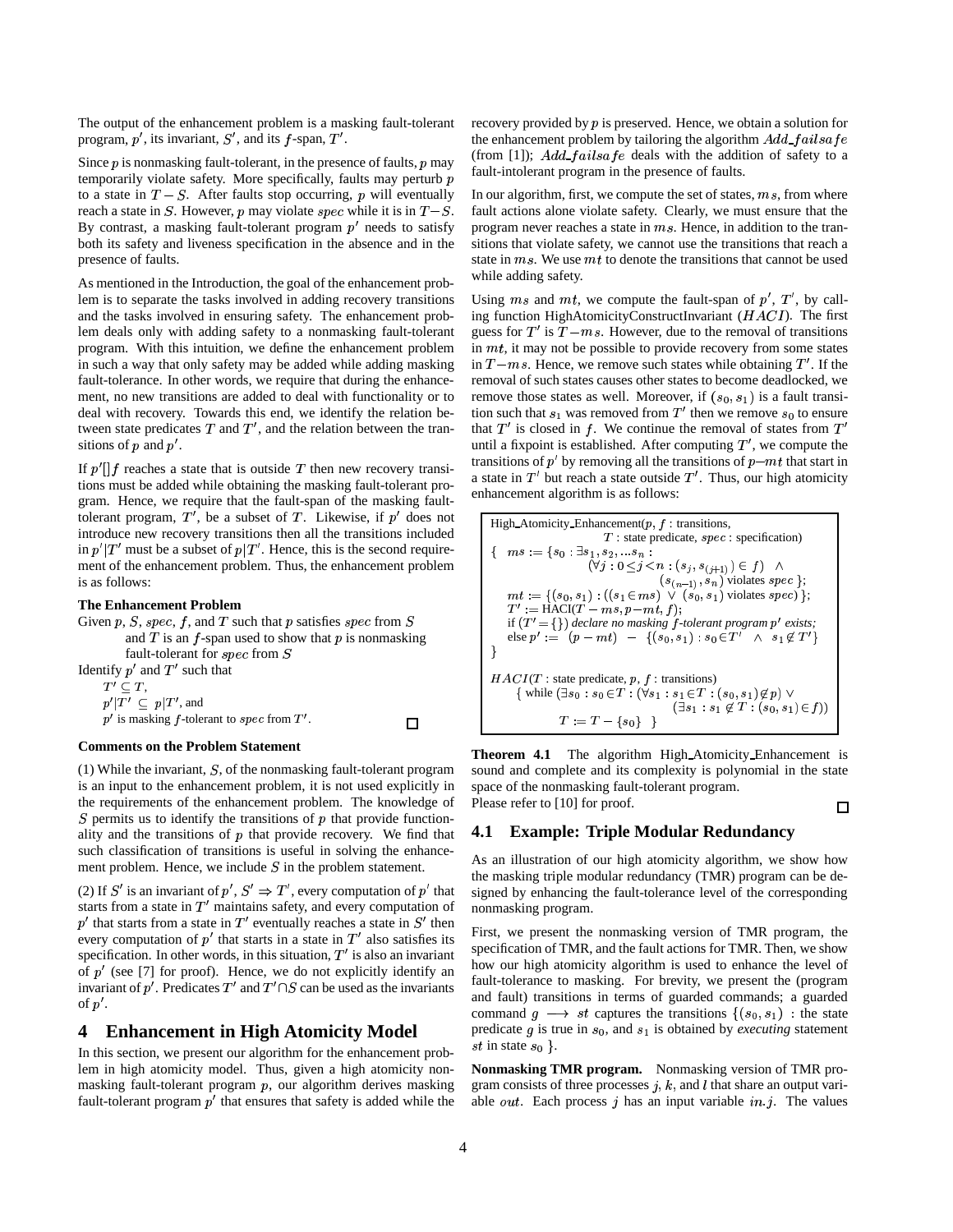of these input variables are obtained from a common sensor. The domain of each input variable is  $\{0, 1\}$  and the domain of *out* is  $\{0, 1, \perp\}$  ( $\perp$  means no value has been assigned to *out*). For each process  $j$ , if the value of out is not yet assigned,  $j$  copies (using guarded command  $N1$ ) its input in j to out. And, if out is assigned a wrong value, i.e., the value other than the majority value, and the value of  $in j$  is not corrupted then process  $j$  *corrects* (by guarded command  $N2$ ) out by copying in j to out. Both nonmasking and masking programs for  $TMR$  include a self-loop for states in which out has been assigned a *correct* value. However, for brevity, in this section, we keep such self-loops implicit. Thus, the actions of each process j in the nonmasking version of TMR are as follows ( $\oplus$ denotes modulo 3 addition):

$$
N1: (out = \perp) \longrightarrow out := in.j
$$
  
\n
$$
N2: (out \neq \perp) \land (out \neq in.j) \land
$$
  
\n
$$
((in.j = in.(j \oplus 1)) \lor (in.j = in.(j \oplus 2))) \longrightarrow out := in.j
$$
  
\n
$$
T'_T M
$$

**Faults.** Faults may perturb one of the inputs when all of them are equal. Thus, the fault action that affects  $j$  is represented by the following action:

$$
F:(\forall p::in.j=in.p)\qquad\mathop{\longrightarrow}\qquad in.j:=0\mid 1
$$

**Invariant.** The following state predicate is an invariant of TMR.

$$
S_{TMR}=(out=\perp \wedge (\forall p,q::in.p=in.q))\vee \newline (\exists p,q: p\neq q: out=in.p=in.q)
$$

**Safety specification.** The safety specification of  $TMR$  requires the program not to reach states in which there exist two processes whose input values are equal but these inputs are not equal to  $out$  (where *out*  $\neq \perp$ ). The safety specification also stipulates that variable *out* that cannot change if it is different from  $\perp$ . Thus, safety specification requires that following transitions are not included in a program computation.

$$
sf_{1} = sf_{1} \cup sf_{2}, \text{where}
$$
  
\n
$$
sf_{1} = \{(s_{0}, s_{1}) \mid (\exists p, q : (p \neq q) : (in.p(s_{1}) = in.q(s_{1})) \land (in.q(s_{1}) \neq out) \land (out(s_{1}) \neq \perp))\}, \text{and}
$$
  
\n
$$
sf_{2} = \{(s_{0}, s_{1}) \mid (out(s_{0}) \neq \perp) \land (out(s_{0}) \neq out(s_{1}))\}
$$

**Fault-span.** If all the inputs are equal, the value of *out* is either  $\perp$  complexity or equal to those inputs. Thus, fault-span of the nonmasking version of  $TMR$  is  $T$ , where

$$
T_{TMR} = ((\forall p, q:: in.p = in.q) \qquad \Rightarrow ((out = \bot) \vee (\forall p:: out = in.p)))
$$

*Remark.* The TMR program consists of three variables whose domain is  $\{0, 1\}$  and one variable whose domain is  $\{0, 1, \perp\}$ . Enumerating the states associated with these variables, the state space of TMR program includes 24 states. Of these, 10 states are in the invariant, 12 additional states are in the fault-span, and two states are outside the fault-span.

The program consisting of actions  $N1$  and  $N2$  is nonmasking faulttolerant in that if the faults perturb it to a state that is outside  $S_{TMR}$  W<sub>o</sub>  $\mathbf{w}$ then it eventually recovers to a state where  $S_{TMR}$  is true. However, until such a state is reached, safety specification may be violated.

**Enhancing the tolerance of TMR.** We trace the execution of our high atomicity algorithm for nonmasking TMR program.

(1) **Compute**  $ms$ .  $ms$  includes all the states from where one or more fault transitions violate safety. In case of TMR, fault transitions do not violate safety if they execute in a state in  $T_{TMR}$  . Faults

only change the value of one of the inputs and then safety may be violated if the corresponding process executes guarded command  $N1$ . Thus,  $T_{TMR} \cap ms = \{\}.$ 

(2) **Compute**  $mt$ . From the definition of  $ms$ ,  $mt = sf_{TMR}$ .

(3) **Construct**  $T'_{TMR}$  and p'. After removing transitions in  $mt$ , states where *out* differs from  $\perp$  and *out* differs from the majority of the inputs are deadlocked. Hence, we need to remove those states while obtaining  $T'_{TMR}$ . After removal of these states, there are no other deadlock states. Hence, our algorithm will let  $T'_{TMR}$  to be the state predicate:

 $T'_{TMR} = T_{TMR} - \{s: (\exists p,q:(p \neq q):\ (p,q) \in \mathbb{Z}\} \setminus \{(out(s) \neq 1) \land (out(s) \neq in.p(s)))\}$ 

(i))  $\rightarrow out := in \, j$   $T'_{TMR}$ . Thus, the masking version of TMR consists of the follow-Moreover, to obtain the transitions of masking version of  $TMR$ , we consider the transitions of  $p$  that preserve the closure property of ing guarded command:

 $M1$  : (out  $=\perp$  )  $\wedge$ 

 $((in j = in (j \oplus 1)) \vee (in j = in (j \oplus 2))) \longrightarrow out := in j$ The predicate  $T'_{TMR}$  computed by our algorithm is both an invariant and a fault-span for the above program; every computation of the above program satisfies the specification if it begins in a state in  $T'_{TMR}$ . Moreover,  $T'_{TMR}$  is closed in both the program and fault transitions.

Remark. Note that transitions included in N2 are removed from the above masking fault-tolerant program as those transitions violate  $sf_2$ . However, if safety consisted of only  $sf_1$  then the fault-tolerant program would include the transitions included in  $N2$ . While a masking fault-tolerant program can be obtained without using the transitions in  $N2$ , their inclusion follows from the heuristic in [1] that the output program should be maximal. In [1], Kulkarni and Arora have argued that if the output of a synthesis algorithm is to be used as an input, say to add fault-tolerance for a new fault, it is desirable that the intermediate program be maximal.

#### **4.2 Enhancement versus Addition**

In this section, we compare our enhancement algorithm with  $Add\_masking$  algorithm in [1]. We compare these two algorithms with respect to their complexity.

**Complexity issues.** We compare the High Atomicity Enhancement algorithm to high atomicity algorithm  $Add\_masking$  from [1] for adding masking fault-tolerance to a fault-intolerant program. Since  $Add\_masking$  tries to add both safety and liveness simultaneously, it is more complex than High Atomicity Enhancement presented in this paper. More specifically, the asymptotic complexity of High Atomicity Enhancement is less than that of  $Add\_masking$ . Thus, if the state space of the problem at hand prevents the addition of masking fault-tolerance to a fault-intolerant program, it may be possible to partially automate the design of a masking fault-tolerant program by manually designing a nonmasking fault-tolerant program and enhancing its fault-tolerance to masking using automated techniques.

We note that the asymptotic complexity of High Atomicity Enhancement is the same as the complexity of adding failsafe fault-tolerance to a fault-intolerant program. Thus, in High Atomicity Enhancement, the recovery is preserved for free!

# **5 Enhancement for Distributed Programs**

In this section, we present an algorithm to enhance the faulttolerance level of a *distributed* nonmasking fault-tolerant program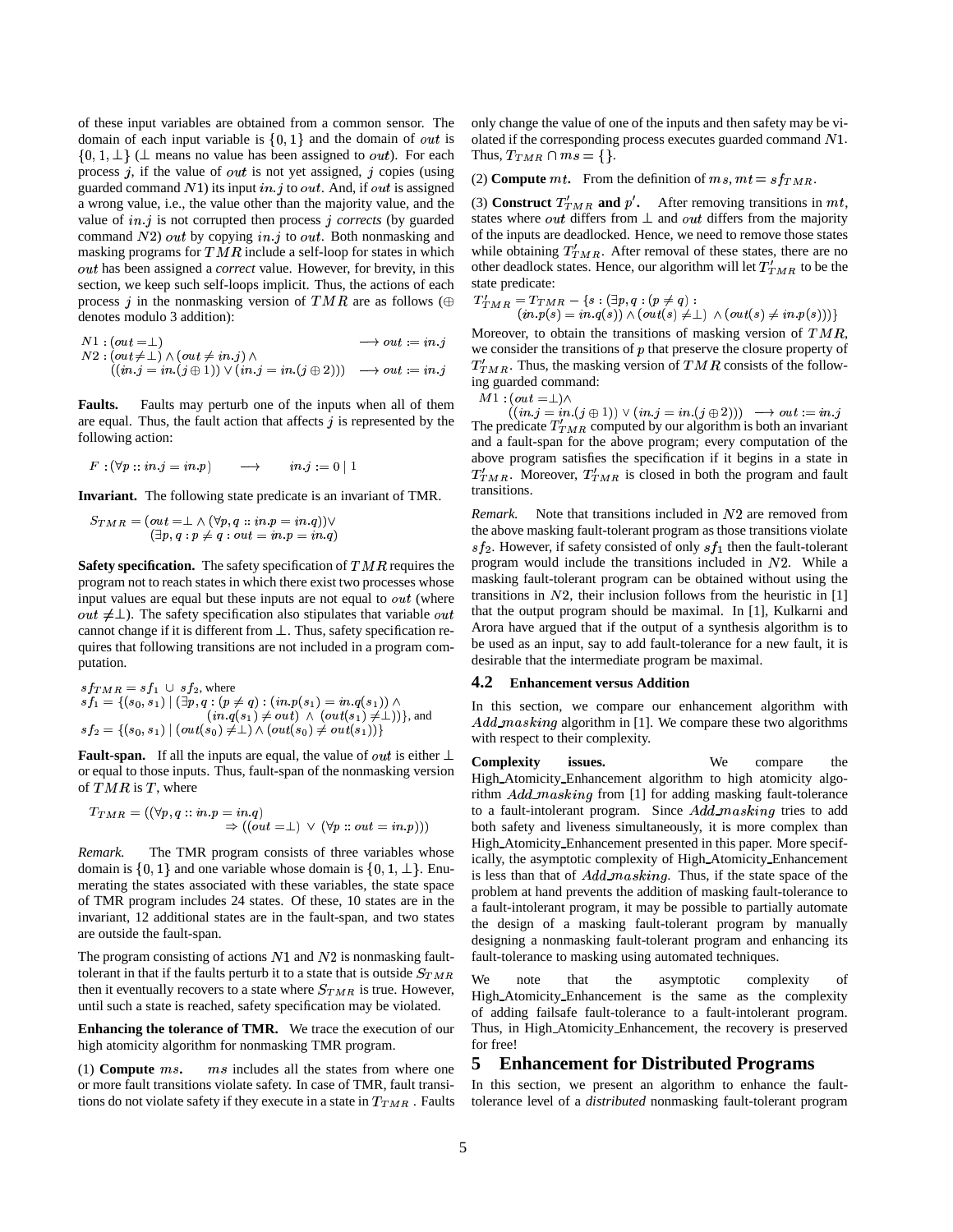to masking. First, we discuss the issues involved in the enhancement problem for distributed programs. Then, we present our algorithm. As a case study, we apply our algorithm to the Byzantine agreement problem.

In high atomicity model, the main issue in enhancing the faulttolerance level of a nonmasking fault-tolerant program  $p$  was to ensure that p does not execute a safety violating transition  $(s_0, s_1)$ . In order to achieve this goal, we could either  $(i)$  ensure that  $p$  will never reach  $s_0$ , or (ii) remove  $(s_0, s_1)$ . For the high atomicity model, we chose the latter option as it was strictly a better choice. However, for distributed programs, we cannot simply remove a safety violating transition  $(s_0, s_1)$  as  $(s_0, s_1)$  could be grouped with some other transitions (due to read restrictions). Thus, removal of  $(s_0, s_1)$ ? will also remove other transitions that are potentially useful recovery transitions. In other words, for distributed programs, the second choice is not necessarily the best option. Since an appropriate choice from the above two options cannot be identified easily for distributed programs, the synthesis of distributed programs becomes more difficult.

We develop our Low Atomicity Enhancement algorithm by tailoring the high atomicity algorithm to deal with this grouping of transitions. More specifically, given a nonmasking fault-tolerant program p, we first start by calculating a high atomicity fault-span,  $T'_{high}$ <sup>since</sup> , which is closed in  $p[]f$ . Since the low atomicity model is more restrictive than the high atomicity model and  $T'_{high}$  is the largest fault-span for a high atomicity program (cf. [10]), we use  $T'_{high}$  as wh the domain of the states that may be included in the fault-span of our low atomicity program. In other words, if a transition, say  $(s_0, s_1)$ violates the safety specification and  $s_0 \notin T'_{high}$  then we include the group associated with  $(s_0, s_1)$  and ensure that state  $s_0$  is never reached.

Then, we call function LowAtomicityConstructInvariant  $(LACI)$  to calculate a low atomicity invariant  $S'_{low}$  for p'. To calculate  $S'_{low}$ , we first call function  $HACI$  with  $T'_{high} \cap S$  as its first argument. We ignore the fault transitions during this call to  $HACI$ ; the effect of fault transitions is considered subsequently. In this call to  $HACI$ , we also ignore the grouping of transitions. These requirements are checked on the value,  $S'_{high}$ , returned by  $HACI$ . Specifically, if there exists a group containing transitions  $(s_0, s_1)$  and  $(s'_0, s'_1)$ such that  $s_0, s'_0, s'_1 \in S'_{high}$  and  $s_1 \notin S'_{high}$ , we remove  $s_0$  from  $S'_{high}$  and recalculate the invariant. If no such group exists,  $LACI$ returns  $S'_{high}$ . Thus, our algorithm for constructing a low atomicity invariant is as follows:

| $LACI(S)$ : state predicate, p: transitions,                                 |
|------------------------------------------------------------------------------|
| $g_0, \ldots, g_m$ : groups of transitions)                                  |
| ${S'_{high} = \text{HACI}(S, p, \emptyset);}$                                |
| if $(\exists g_i, s_0, s_1, s'_0, s'_1 : (s_0, s_1), (s'_0, s'_1) \in g_i$ : |
| $(s_0, s'_0, s'_1 \in S'_{high} \land s_1 \notin S'_{high})$ )               |
| then return LACI( $S'_{high}$ = { $s_0$ }, $p, g_0, \dots, g_m$ };           |
| else return $S'_{high}$ ;                                                    |
|                                                                              |

The value returned by  $LACI$ ,  $S'_{init}$ , is used as an estimate of the invariant of the masking fault-tolerant program. To compute  $T'$ , we identify the effect of the fault and program transitions from states in  $S'_{init}$ . We use the variable  $S'_{low}$  to keep track of states reached in the execution of the program and fault transitions from  $S'_{init}$ . Our first estimate for  $S'_{low}$  is the same as  $S'_{init}$ .

Now, we compute  $S_2$  as the set of states reached in one step (of program or fault). Regarding fault transitions, if  $(s_0, s_1)$  is a fault

transition,  $s_0 \in S'_{low}$  and  $s_1 \in (T'_{high} - S'_{low})$  then we add state  $s_1$  to the set  $S_2$ . Regarding program transitions, we only consider a group if the following three conditions are satisfied: (1) at least one of the transitions in it begins and ends in  $S'_{low}$ , (2) if a transition in that group begins in a state in  $T'_{high}$  then it terminates in a state in  $T'_{high}$  and it does not violate safety, and (3) if a transition in that group begins in a state in  $S'_{init}$  then it terminates in a state in  $S'_{init}$ . If such a group has another transition  $(s'_0, s'_1)$  such that  $s'_0 \in S'_{low}$ and  $s'_1 \notin S'_{low}$  then we include state  $s'_1$  in the set  $S_2$ . (Note that in the first iteration,  $S'_{init}$  equals  $S'_{low}$ . Hence, expansion by program transitions need not be considered. However, this expansion may be necessary in subsequent iterations.) Thus,  $S_2$  identifies states from where recovery must be preserved.

We then calculate the set of states from where recovery can be added, in one step. Specifically, if there is a transition  $(s_0, s_1)$  such that  $s_0 \notin S'_{low}$  and  $s_1 \in S'_{low}$  then we include  $s_0$  in set  $S_3$ . We require that  $T'_{high}$  and  $S'_{init}$  are closed in the group being considered for recovery and that safety is not violated by any transition (that starts in a state in  $T'_{high}$ ) in that group. Subsequently, we add  $S_3$  to  $S'_{low}$ . The goal of this step is to ensure that infinite computations are possible from all states in  $S'_{low}$ . This result is true about the initial value  $(S'_{init})$  of  $S'_{low}$ . Moreover, this property continues to be true since there is an outgoing transition from every state in  $S_3$ .

) tions of fault-tolerant program  $p'$  by considering transitions of  $p$ —mt We continue this calculation until no new states can be added to  $S'_{low}$ . At this point, if  $S_2$  is nonempty, i.e., there are states from where recovery needs to be added but no new recovery transitions can be added, we declare failure. Otherwise, we identify the transithat start in a state in  $S'_{low}$ . Thus, our algorithm for enhancing the fault-tolerance of nonmasking distributed programs is as follows:

Low-Atomicity-Enhancement(p : transitions,  
\n
$$
g_0, \dots, g_m
$$
: groups of transitions,  $f$ : faults,  
\n $T$ ,  $S$ : state predicate,  $spec$ : specification)  
\n $\# p = g_0 \cup g_1 \cup \dots \cup g_m$   
\n{ Calculate ms and mt as in High-Atomicity-Enhancement  
\n $T'_{high} = HACI(T - ms, p - mt, f);$   
\n $S'_{init} = S'_{low} = LACI(S \cap T'_{high}, p - mt, g_0, \dots, g_m);$   
\nrepeat  
\n $S_2 = \{s_1 : s_1 \in (T'_{high} - S'_{low}) :$   
\n $(\exists s_0 : s_0 \in S'_{low} : (s_0, s_1) \in f \vee$   
\n $(\exists g_i : (s_0, s_1) \in g_i : (((g_i | S'_{low}) \cap (p - mt)) \neq \phi) \wedge$   
\n $(\forall s_2, s_3 : (s_2, s_3) \in g_i \wedge s_2 \in T'_{high} :$   
\n $s_3 \in T'_{high} \wedge (s_2, s_3) \notin mt) \wedge$   
\n $(\forall s_2, s_3 : (s_2, s_3) \in g_i \wedge s_2 \in S'_{init} : s_3 \in S'_{init})))$   
\n $S_3 = \{s_0 : s_0 \in (T'_{high} - S'_{low}) :$   
\n $(\exists s_1, g_i : (s_0, s_1) \in g_i \wedge s_1 \in S'_{low} :$   
\n $s_3 \in T'_{high} \wedge (s_2, s_3) \notin mt) \wedge$   
\n $(\forall s_2, s_3 : (s_2, s_3) \in g_i \wedge s_2 \in S'_{high} :$   
\n $s_3 \in T'_{high} \wedge (s_2, s_3) \notin mt) \wedge$   
\n $(\forall s_2, s_3 : (s_2, s_3) \in g_i \wedge s_2 \in S'_{init} : s_3 \in S'_{init})$ )}  
\n $S'_{low} = S'_{low} \cup S_3;$   
\n $\} until (S_3 = \emptyset);$ 

**Theorem 5.1** The algorithm Low Atomicity Enhancement is sound and its complexity is polynomial in the state space of the nonmasking fault-tolerant program (For proof, please see [10].).  $\Box$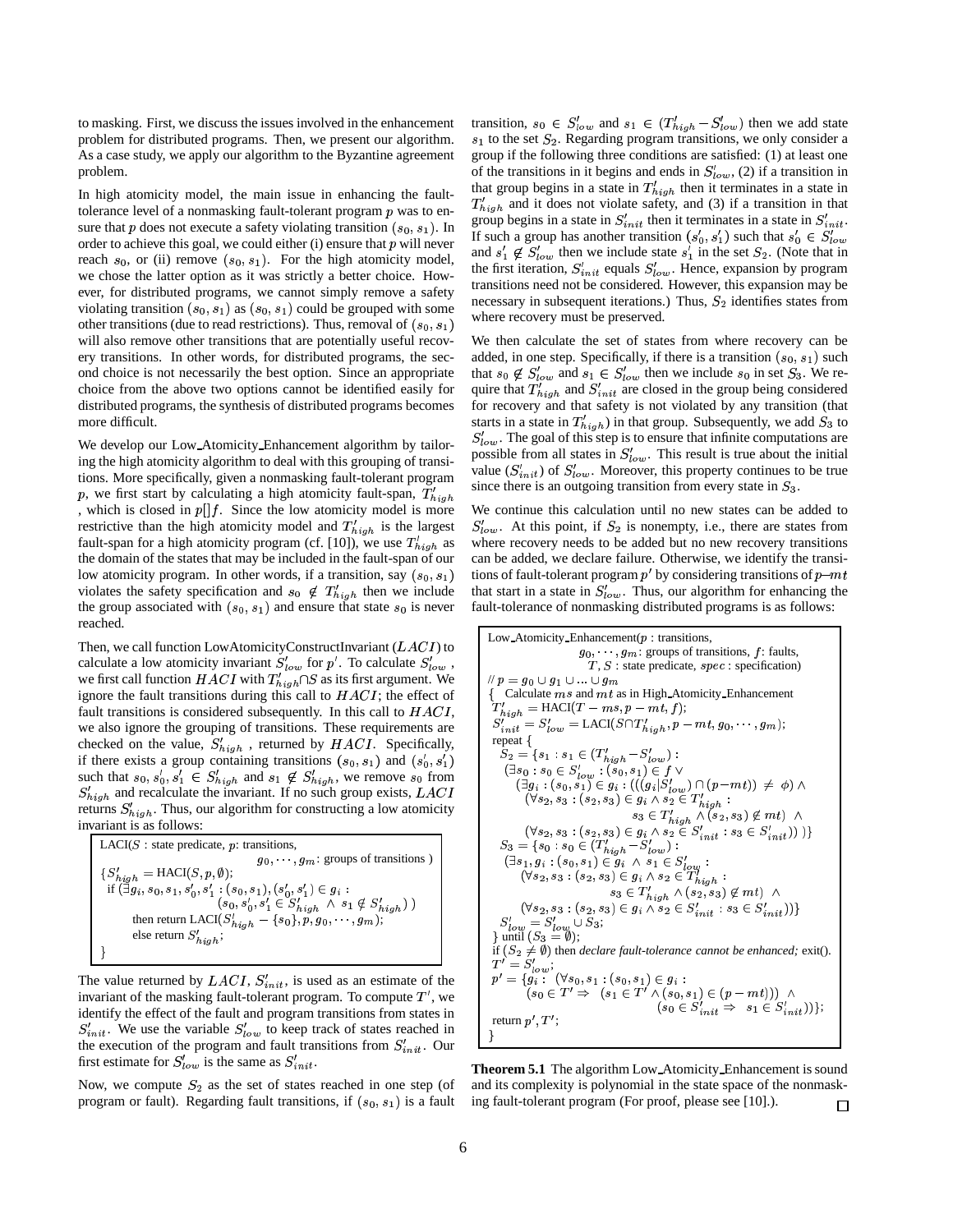**Modifications/Improvements for Low Atomicity Enhancement.** There are several improvements that can be made for the above algorithm. We discuss these improvements and issues related to completeness below.

(1) In the above algorithm, if the value of  $S_2$  is the empty set then we can break out of the loop before computing  $S_3$ . Subsequently, we can use value of  $S'_{low}$  at that time to compute  $p'$  and  $T'$ . However, we continue in the loop to determine whether recovery can be added from new states. This allows the possibility that a larger fault-span is computed and additional transitions are included in the masking fault-tolerant program (As mentioned in [1], this is a desirable feature for an automatic algorithm).

(2) In the above algorithm, in the calculation of  $S_3$ , we calculate states from where recovery is possible. One heuristic is to focus on states in  $S_2$  first as recovery must be added from states in  $S_2$ . If recovery from states in  $S_2$  is not possible then other states in  $T'_{high}$  =  $I_{\ell s}$  $S'_{low}$  should be considered. However, considering states in  $S_2$  alone may be insufficient as it may not be possible to add recovery from those states in one step; adding recovery from other states can help in recovering from states in  $S_2$ .

(3) Our algorithm is incomplete in that it may be possible to enhance the fault-tolerance of a given nonmasking program although our algorithm fails to find it. One of the causes for incompleteness is in our calculation of  $LACI$ ; when  $LACI$  needs to remove states/transitions to deal with grouping of transitions, the choice is non-deterministic. Since this choice may be inappropriate, the algorithm is incomplete. Based on [11], where we showed that adding failsafe fault-tolerance to distributed programs is NP-hard, it is expected that the complexity of a deterministic sound and complete algorithm for enhancing the fault-tolerance of a distributed nonmasking program will be exponential unless  $P = NP$ .

#### **5.1 Example: Byzantine Agreement**

We show how our algorithm for the low atomicity model is used to enhance the fault-tolerance level of a nonmasking Byzantine agreement program to masking. First, we present the nonmasking program, its invariant, its safety specification, faults, the fault-span for the given faults, and read/write restrictions. Finally, we show how our algorithm is used to obtain the masking program (in [4]) for Byzantine agreement.

**Variables for Byzantine agreement.** The nonmasking program consists of three non-general processes  $j, k, l$  and a general  $g$ . Each non-general process has three variables  $d, f$ , and  $b$ . Variable  $d, j$  represents the decision of a non-general process  $j, f, j$  denotes whether j has finalized its decision, and  $b$  j denotes whether j is Byzantine or not. Process  $g$  also has a variable  $d.g$  and  $b.g$ . Thus, the variables and their corresponding domains in the Byzantine agreement program are as follows:  $d.g. \{0,1\}$ ;  $d.j, d.k, d.l : \{0,1,1\}$ ; Star  $b.g, b.j, b.k, b.l: \{true, false\}, and f.j, f.k, f.l: \{0, 1\}.$ 

**Transitions of the nonmasking program.** If process j has not copied a value from the general, action  $NB1$  copies the decision of the general. If  $j$  has copied a decision and as a result  $d$   $j$  is different from  $\perp$  then j can finalize its decision by action NB2. If process  $j$  reaches a state, where its decision is not equal to the majority of decisions and all the non-general processes have decided then  $j$ corrects its decision by actions  $NB3$  or  $NB4$ . Thus, the actions of each process  $j$  in the nonmasking program are as follows:

$$
NB1: d.j = \bot \land f.j = 0 \longrightarrow d.j := d.g
$$
  

$$
NB2: d.j \neq \bot \land f.j = 0 \longrightarrow f.j := 1
$$

 $NB3: (d,j = 1) \wedge (d.k = 0) \wedge (d.l = 0) \longrightarrow d.j := 0$ <br>  $NB4: (d.j = 0) \wedge (d.k = 1) \wedge (d.l = 1) \longrightarrow d.j := 1$ 

**Safety specification.** The safety specification requires that if g is Byzantine, all the non-general non-Byzantine processes should finalize with the same decision (*agreement*). If  $q$  is not Byzantine, then the decision of every non-general non-Byzantine process should be the same as  $d\mathfrak{g}$  (*validity*). Thus, safety is violated if the program reaches a state in  $S_{sf}$ , where (in this section, unless otherwise specified, quantifications are on non-general processes)

$$
S_{sf} = (\exists p, q :: \neg b \cdot p \land \neg b \cdot q \land d \cdot p \neq \bot \land d \cdot q \neq \bot \land d \cdot p \neq d \cdot q \land f \cdot p \land f \cdot q) \lor (\exists p :: \neg b \cdot g \land \neg b \cdot p \land d \cdot p \neq \bot \land d \cdot p \neq d \cdot g \land f \cdot p)
$$

Also, a transition violates safety if it changes the decision of a process after it has finalized. Thus, the set of transitions that violate safety is equal to  $t_{sf}$ , where

$$
t_{sf} = \{ (s_0, s_1) : s_1 \in S_{sf} \} \cup \{ (s_0, s_1) : \\ \exists p :: \neg b.p(s_0) \land \neg b.p(s_1) \land f.p(s_0) = 1 \land \\ (d.p(s_0) \neq d.p(s_1) \lor f.p(s_0) \neq f.p(s_1)) \}
$$

**Invariant.** The invariant of nonmasking Byzantine agreement is the state predicate  $S_{NB} = S_{NB_1} \vee S_{NB_2}$ , where

$$
S_{NB_1} = \neg b. g \land (\neg b. j \lor \neg b. k) \land (\neg b. k \lor \neg b. l) \land (\neg b. l \lor \neg b. j) \land (\forall p :: \neg b. p \Rightarrow (d.p = \bot \lor d.p = d.g)) \land (\forall p :: (\neg b. p \land f.p) \Rightarrow (d.p \neq \bot)), \text{ and } S_{NB_2} = b. g \land \neg b. j \land \neg b. k \land \neg b. l \land (d. j = d. k = d. l \land d. j \neq \bot)
$$

**Read/Write restrictions.** Each non-general process *i* is allowed to read  $\{b \ j, d \ j, f \ j, d \ k, d \ l, d \ g\}$ . Thus,  $j$  can read the  $d$  values of other processes and all its variables. The set of variables that  $j$  can write is  $\{d\ j,\ f\ j\}$ .

**Faults for Byzantine agreement.** A fault transition can cause a process to become Byzantine if no process is initially Byzantine. A fault can also change the  $d$  and  $f$  values of a Byzantine process. Thus, the fault transitions that affect  $j$  are as follows (We include similar fault-transitions for  $k$ ,  $l$ , and  $g$ ):

$$
F1: \neg b.g \land \neg b.j \land \neg b.k \land \neg b.l \quad \longrightarrow \quad b.j := true
$$
  

$$
F2: b.j \quad \longrightarrow \quad d.j, f.j := 0 \mid 1, 0 \mid 1
$$

**Fault-Span.** Starting from a state in  $S_{NB_1}$ , if no process is Byzantine then a fault transition can cause one process to become Byzantine. Then, faults can change the  $d$  and  $f$  values of the Byzantine process. Now, if the faults do not cause  $g$  to become Byzantine then the set of states reached from  $S_{NB_1}$  is the same as  $S_{NB_1}$ . However, if the faults cause  $g$  to become Byzantine then the  $d$  and  $f$  values of non-general processes may be arbitrary. However, the  $b$  values of non-general processes will remain false. Thus, the set of states reached from  $S_{NB_1}$  is  $(S_{NB_1} \cup (b.g \wedge \neg b.j \wedge \neg b.k \wedge \neg b.l)).$ 

Starting from  $S_{NB_2}$ , no process can become Byzantine. Hence, the  $\boldsymbol{d}$  values of non-general processes will remain unchanged. It follows that the set of states reached from  $S_{NB_2}$  is  $S_{NB_2}$ . Finally, since  $S_{NB_2}$  is a subset of  $(b, g \wedge \neg b \cdot j \wedge \neg b \cdot k \wedge \neg b \cdot l)$ , the set of states reached from  $S_{NB}$  is  $T_{NB}$ , where

$$
T_{NB} = S_{NB_1} \cup (b.g \wedge \neg b.j \wedge \neg b.k \wedge \neg b.l)
$$

**Application of our algorithm.** First, we compute ms and mt that are needed by our algorithm. Every fault transition originating at  $S_{sf}$  reaches  $S_{sf}$  because it only affects the Byzantine process and the destination state will remain in  $S_{sf}$ . Since the destination of these fault transitions is  $S_{sf}$ , they violate the safety. Thus, the set of states from where faults alone violate safety is equal to  $S_{sf}$ , and as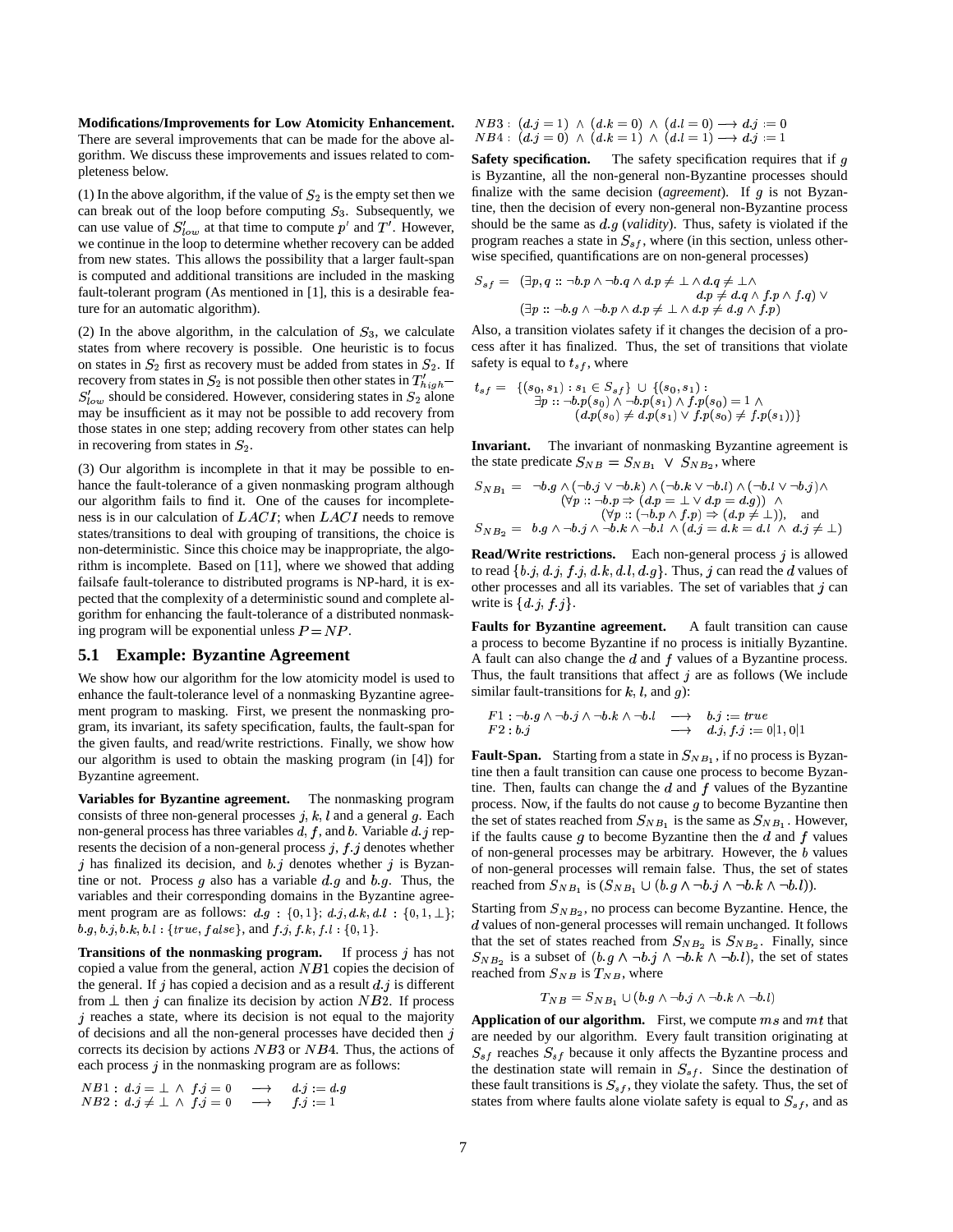a result  $ms = S_{sf}$ . Since  $t_{sf}$  includes all the transitions that reach  $S_{sf}$  (which is equal to ms) or violate safety,  $mt = t_{sf}$ .

To calculate  $T'_{high}$ , we use the  $HACI$  function of our high atomicity algorithm. This function removes deadlock states and states from where the closure of  $T'_{high}$  is violated by fault transitions. Since we have removed  $ms$  states and no fault transition can reach a state in  $ms$  from a state outside  $ms$ , there exists no state from where the closure of  $T'_{high}$  can be violated by fault transitions. Now, consider a state, say  $s_0$ , where  $d, j = 0, d, k = 0, d, l = 1, b, l = false$ , and  $f \cdot l = 1$ . Clearly,  $s_0$  is a deadlock state as no process can execute a safe transition from  $s_0$ . Hence, such states must be removed while obtaining  $T'_{high}$ .

Now, consider a state, say  $s_1$ , where  $d, j = \perp, d, k = 0, d, l = 1, b, l = \text{ot } S_3$  $false$ , and  $f \, l = 1$ . In state  $s_1$ , only process j can execute a transition (by copying  $d, g$ ) without violating safety. However, if  $j$  copies the value of the general and  $d.g = 0$ , the program reaches a state that was removed earlier. Hence, such states must also be removed while obtaining  $T'_{high}$ . Continuing thus, we remove all states where a process in the *minority* has finalized its decision. In other words,  $T'_{high}$  is equal to  $T_{NB}-X$ , where

$$
X = \{ s : (\exists p :: f.p(s) = 1 \land (\forall q : p \neq q : d.p(s) \neq d.q(s))) \}
$$

After this step, function LACI returns  $S'_{init} = T'_{high} \cap S_{NB}$ . Now, we trace two iterations of the main loop in our algorithm in order to illustrate the way that our algorithm works.

**First iteration.** To calculate  $S_2$ , we search for states in  $S'_{init}$ from where we can directly reach a state in  $T'_{high} - S'_{init}$  by fault transitions or by program transitions. From  $S'_{init}$ , no program transition can reach a state that is outside  $S'_{init}$ . However, from a state s, where  $(\neg (d.j(s) = d.k(s) = d.l(s)) \vee (\exists p :: d.p(s) = \bot) )$ , a fault transition can cause the general to become Byzantine and then the program is outside  $S'_{init}$ . Hence, in the first iteration,  $S_2 = \{s : s \in \mathbb{R} \mid s \in \mathbb{R} \}$  $(T'_{high} - S'_{init}) : b.g(s) \wedge (\neg (d \; j(s) = d \; k(s) = d \; l(s)) \vee (\exists p :: d \; p(s) = 1)$  $(\bot)) \wedge (\forall p : (d.p(s) \neq \bot) \Rightarrow (d.p(s) = d.g(s)))\}.$ 

Now, we compute  $S_3$ . Consider a state, say  $s_0$ , where  $d \, j = 0, d \, k =$  [110]  $0, d, l = 1, b, l = false$ , and  $fl = 0$ . In  $s_0, l$  can change dl to 0 and  $\Delta$ . reach a state in  $S'_{init}$ . Hence, such states are included in  $S_3$ . Also, consider a state, say  $s_1$ , where  $d_i$   $j = \perp, d_k$ ,  $k = 1, d_l$   $l = 1$ , and  $d_i$   $g = 1$ . In  $s_1$ , process j can copy the value of d g and take the program to  $S'_{init}$ . Therefore, in this iteration  $S_3 = P_1 \cup P_2$ , where

$$
P_1 = \{s : s \in (T'_{high} - S'_{init}) : (\exists p : (d.p(s) \neq \bot) \land (f.p(s) = 0) : (q q : (q \neq p) : (d.q(s) \neq \bot) \land d.p(s) \neq d.q(s))\}, \text{ and}
$$
  
\n
$$
P_2 = \{s : s \in (T'_{high} - S'_{init}) : (\exists p : d.p(s) = \bot : (q q = p : (d.q(s) \neq \bot) \land (d.q(s) = d.g(s))))\}.
$$

Then, we add  $S_3$  states to  $S'_{low}$ .

*Remark.* In the case of Byzantine agreement, the only states from where recovery to  $S'_{init}$  can be achieved in a single step are the states of  $S_3$  in the first iteration. Every other recovery path includes these states as its final step to  $S'_{init}$ .

**Second iteration.** In the second iteration  $S'_{low} = S'_{init} \cup S_3$  ( $S_3$  ing f in the first iteration.). To calculate  $S_2$  in the second iteration, we search for states in  $S'_{low}$  from where we can directly reach a state in  $T'_{high} - S'_{low}$  by fault transitions or by program transitions.

To calculate  $S_2$  in the second iteration, we need to calculate the set of states in  $T'_{high} - S'_{low}$  that are reachable by a fault transition from  $S'_{low}$ . From the first iteration, we already know the set of states reachable from  $S'_{init}$ . Thus, we only need to calculate the states of  $T'_{high} - S'_{low}$  that are reachable by a fault transition from recently

joined states (i.e.,  $S_3 = P_1 \cup P_2$  of the first iteration) to  $S'_{low}$ . Since in  $P_1$  the general process is Byzantine and all non-generals have decided,  $P_1$  is closed in fault transitions. However, since  $g$ is Byzantine, faults may change the value of  $d.g$  in a state in  $P_2$ and take the program outside  $S'_{low}$ . In these states, the condition  $(\exists p : d \cdot p = \bot : (\forall q : q \neq p : (d \cdot q \neq \bot) \wedge (d \cdot q \neq d \cdot g)))$  holds. Therefore, in this iteration, the program can reach states of  $S_2$  by a fault transition, where

$$
S_2 = \{s : s \in (T'_{high} - S'_{low}) : b.g(s) \land (\exists p : d.p = \bot : (\forall q : q \neq p : (d.q \neq \bot) \land (d.q \neq d.g)))\}
$$

 $\mu = 0.03$  canonic To calculate  $S_3$ , we find states from where recovery is possible to  $S'_{low}$ . Thus, we search for states from where we can reach the states of  $S_3$  calculated in the first iteration. Hence, in this iteration, singlestep recovery to  $S'_{low}$  is possible from  $S_3$ , where

$$
S_3 = \{s : s \in (T'_{high} - S'_{low}) :(\exists p : (d.p(s) = \bot) : (\forall q : q \neq p : d.q(s) \neq \bot)) \vee(\exists p : (d.p(s) \neq \bot) \wedge (d.p(s) = d.g(s)) :(\forall q : q \neq p : d.q(s) = \bot)\}\
$$

Continuing thus, we get the masking fault-tolerant Byzantine agreement; this program is the same as that in [4]. The actions of this program are as follows:

$$
\begin{array}{llll}\n\text{AB1:} & d\text{.} & j = \bot \land & f \text{.} & j = 0 \\
\text{AB2:} & d\text{.} & j \neq \bot \land & f \text{.} & j = 0 \land \\
 & (d\text{.} & j = d\text{.} & k) \lor (d\text{.} & j = d\text{.} & l) & \longrightarrow f \text{.} & j := 1 \\
 & MB3: & (d\text{.} & j = 1) \land (d\text{.} & k = 0) \land \\
 & (d\text{.} & l = 0) \land (f\text{.} & j = 0) & \longrightarrow d\text{.} & j := 0 \\
 & MB4: & (d\text{.} & j = 0) \land (d\text{.} & k = 1) \land \\
 & (d\text{.} & l = 1) \land (f\text{.} & j = 0) & \longrightarrow d\text{.} & j := 1\n\end{array}
$$

#### **5.2 Enhancement versus Addition**

 $s \in$  In this section, we compare the cost of adding masking fault- ) tolerance to a fault-intolerant distributed program and the cost of  $k =$  tributed program to masking. enhancing the fault-tolerance of a nonmasking fault-tolerant dis-

 $\mu = 0$  may not provide relief in terms of the worst-case complexity, we Asymptotically speaking, adding masking (respectively, failsafe) fault-tolerance to a fault-intolerant distributed program is NP-hard [1, 11]. Therefore, it is expected that the enhancement problem that adds safety while preserving recovery— for distributed programs will also be NP-hard. Although the enhancement problem find that it helps in developing heuristics that determine if safe recovery is possible from states that are reached in the presence of faults. More specifically, consider a state, say  $s$ , that is reached in a computation of the fault-intolerant program in the presence of faults. While adding masking fault-tolerance to a fault-intolerant program, we need to exhaustively search all possible transition sequences from  $s$  to determine if recovery from  $s$  is possible. By contrast, while enhancing the fault-tolerance of a nonmasking faulttolerant program, we reuse the recovery provided by the nonmasking fault-tolerant program. Hence, we need to check only the transition sequences that the nonmasking fault-tolerant program can produce. It follows that deriving heuristics that determine if safe recovery is possible from a given state is simpler in the enhancement problem.

> The enhancement problem also allows us to deduce additional information about states by reasoning in the high atomicity model. We illustrate this by one example that occurs in Byzantine agreement. Consider a state  $s_0$  where all processes are non-Byzantine,